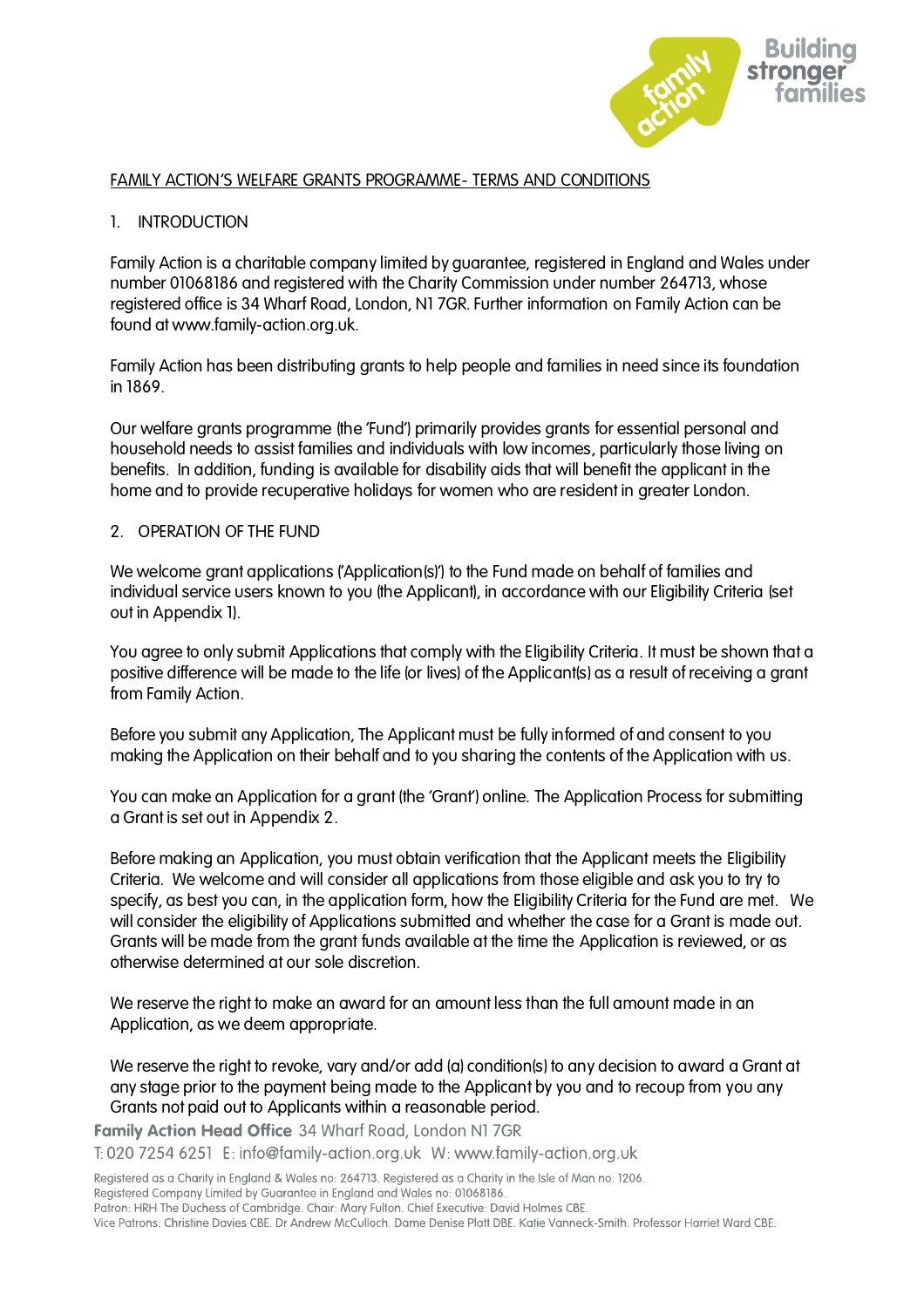

The Grants may be subject to additional conditions (e.g. receipt of a reference or supporting statement) and will not be paid out unless the conditions are met. We may defer our decision pending clarification/additional information.

You and the Applicant understand that Grants made or considered under these Terms and Conditions constitute a single allocation of funds. Nothing communicated to you, the Applicant or any third party shall be construed as creating an ongoing funding relationship beyond the amount of the Grant.

Our decision(s) in relation to the awarding of a Grant and/or the conditions to be attached to a Grant shall be at our absolute discretion and our decision shall be final.

You shall undertake to use all best endeavours to ensure that the contents of the Grant Application that you submit are honest and truthful and that the Grant payment is used for the purpose(s) set out in the Grant Application. If we uncover any element of fraud in relation to any application, we may refuse to consider any further Applications from you and/or your organisation or on behalf of the Applicant concerned. Please note that Applications made fraudulently may be referred to the Police for further investigation.

We reserve the right to request any form of evidence of any payment in the nominated account, of payment out to the Applicant and/or that the Grant was used for the purpose set out in the Application, at any material time. You agree to provide the evidence requested within twenty eight (28) days of the request.

If you do not confirm to our satisfaction by the agreed time that the Grant has been used for the purpose set out in the Application or that the contents of the Application were honest and truthful, we may stop any further payments to you. We may also require that you repay some or all of the Grants paid to you and/or we may refuse to consider any future Applications from you and/or your organisation or on behalf of the Applicant to whom the grant in issue relates.

If your Application is unsuccessful and you would like us to review, our decision, we are happy to do so on receipt of an email detailing the reasons why you feel a review is required. In your email, please provide the unique reference number of the Application in the subject line of the email and send it to [grants.enquiry@family-action.org.uk.](mailto:grants.enquiry@family-action.org.uk) We will respond to each review request individually as soon as we can which will usually be within 7 working days.

# 3. INFORMATION THAT WE COLLECT FROM YOU ABOUT GRANT APPLICANTS AND OUR DATA PROTECTION RESPONSIBILITIES

Much of the information that you need to provide to submit an Application is Personal Data as defined by with the Data Protection Act 2018 (the 'Act') and General Data Protection Regulation2016/679 (GDPR). The Act and GDPR place certain obligations on us to protect your Personal Data when it is in our control and only use it for specified purposes.

Family Action Head Office 34 Wharf Road, London N1 7GR T: 020 7254 6251 E: info@family-action.org.uk W: www.family-action.org.uk

Registered as a Charity in England & Wales no: 264713. Registered as a Charity in the Isle of Man no: 1206. Registered Company Limited by Guarantee in England and Wales no: 01068186.

Patron: HRH The Duchess of Cambridge. Chair: Mary Fulton. Chief Executive: David Holmes CBE.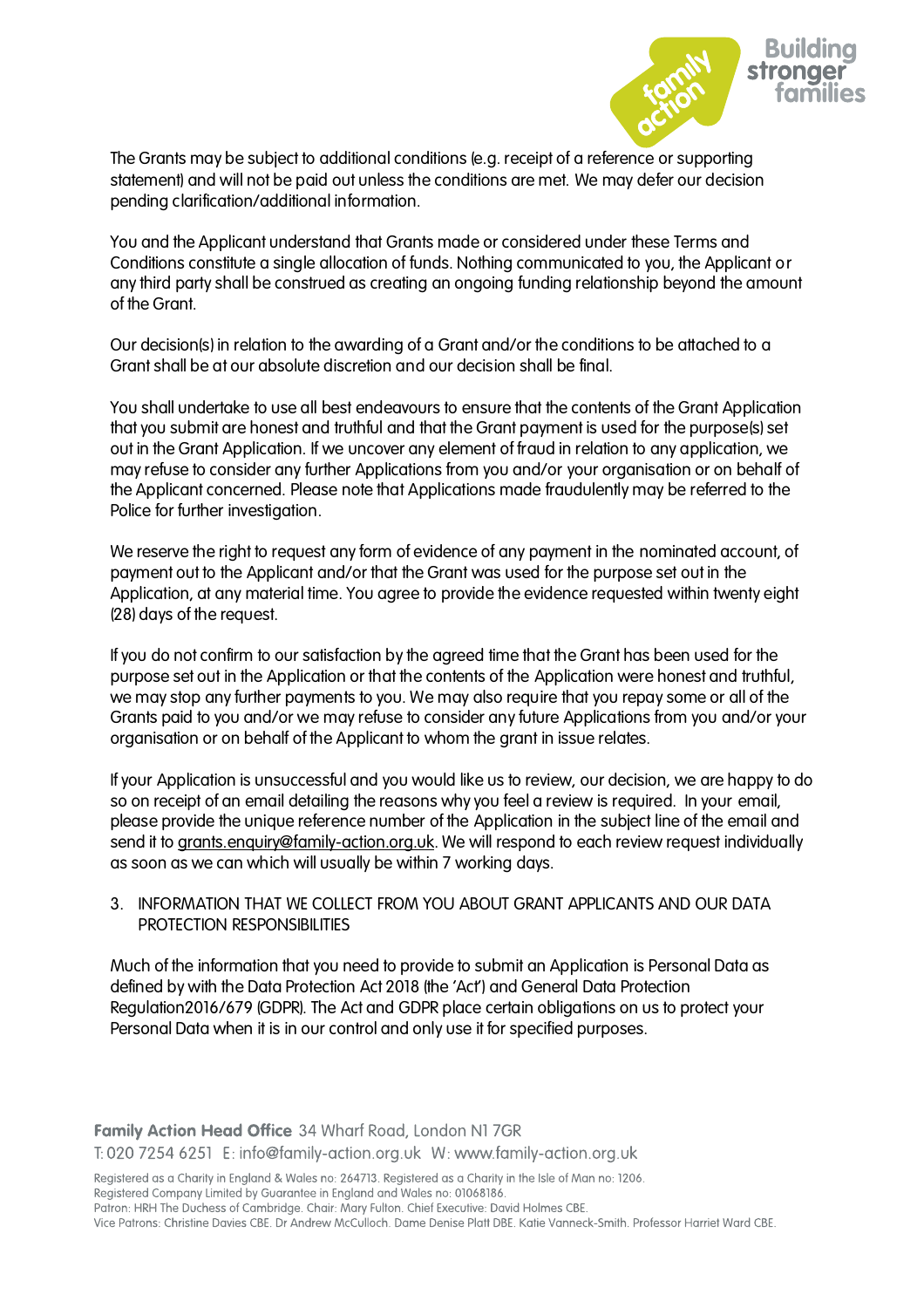

When an Application is made, in order for us to consider eligibility and administer the Grant, we will need to process Personal Data about the Applicant as defined by the Act and GDPR. For the purposes of the Act and GDPR, and these Terms and Conditions, Family Action shall be the Data Processor, in relation to the personal information supplied by you.

Should you have any questions relating to our processing of Personal Data or Special Category Data, please email [dataprotection@family-action.org.uk](mailto:dataprotection@family-action.org.uk) including:

- amendment or alteration of Personal Data;
- retrieval, consultation or use of Personal Data;
- sharing, disclosure of Personal Data by transmission; or
- as an anonymised case study to show how Family Action can assist others.

Family Action will keep Personal Data confidential and secure, in line with the Act and GDPR, and will not share it with third parties unless:

- the third party is providing services to Family Action in relation to the giving and administration of grants and eGift cards to Applicant(s), on the condition that they keep the personal information confidential. These will include selected third party agents or partners if the grant is to be delivered as a eGift card.
- it has been adequately anonymised, to ensure that Applicants are not able to be identified;
- Family Action is under a duty to do so by rule of law, or regulatory requirement;
- Family Action needs to report a crime; or
- You have obtained clear and informed consent to share an Applicant's Personal Data and your individual story about how Family Action and receipt of the Grant has helped them.

You also undertake that at all times, you will keep all data stored and processed relating to Applicants secure and in accordance with your obligations and responsibilities under the Act. In particular, you will obtain the fully informed consent of the Applicant to you making the Application and to the sharing of the information in the Application and any additional information with us, as highlighted below.

Prior to submitting an Application on behalf of an Applicant, you agree and undertake that you have obtained their consent to ensure they understand how the data will be used and to obtain their consent to their data being processed by Family Action, for the purposes of making an Application for a grant from the Fund. For ease of reference, we have included a suggested Consent Form at Appendix 3 which can be used by the Applicant (or the person legally entitled to provide consent on their behalf), as set out in the Consent Form. You agree to retain and safely file all consents for a reasonable period of time and to provide us with access to such consents or forms at any time, and on request.

The data that we need to collect will vary, but may include:

- Name
- Contact details, including email, telephone number and postal address
- Date of birth
- The details of their family
- Reason for your arant application
- Healthcare Information

Family Action Head Office 34 Wharf Road, London N1 7GR T: 020 7254 6251 E: info@family-action.org.uk W: www.family-action.org.uk

Registered as a Charity in England & Wales no: 264713. Registered as a Charity in the Isle of Man no: 1206. Registered Company Limited by Guarantee in England and Wales no: 01068186.

Patron: HRH The Duchess of Cambridge. Chair: Mary Fulton. Chief Executive: David Holmes CBE.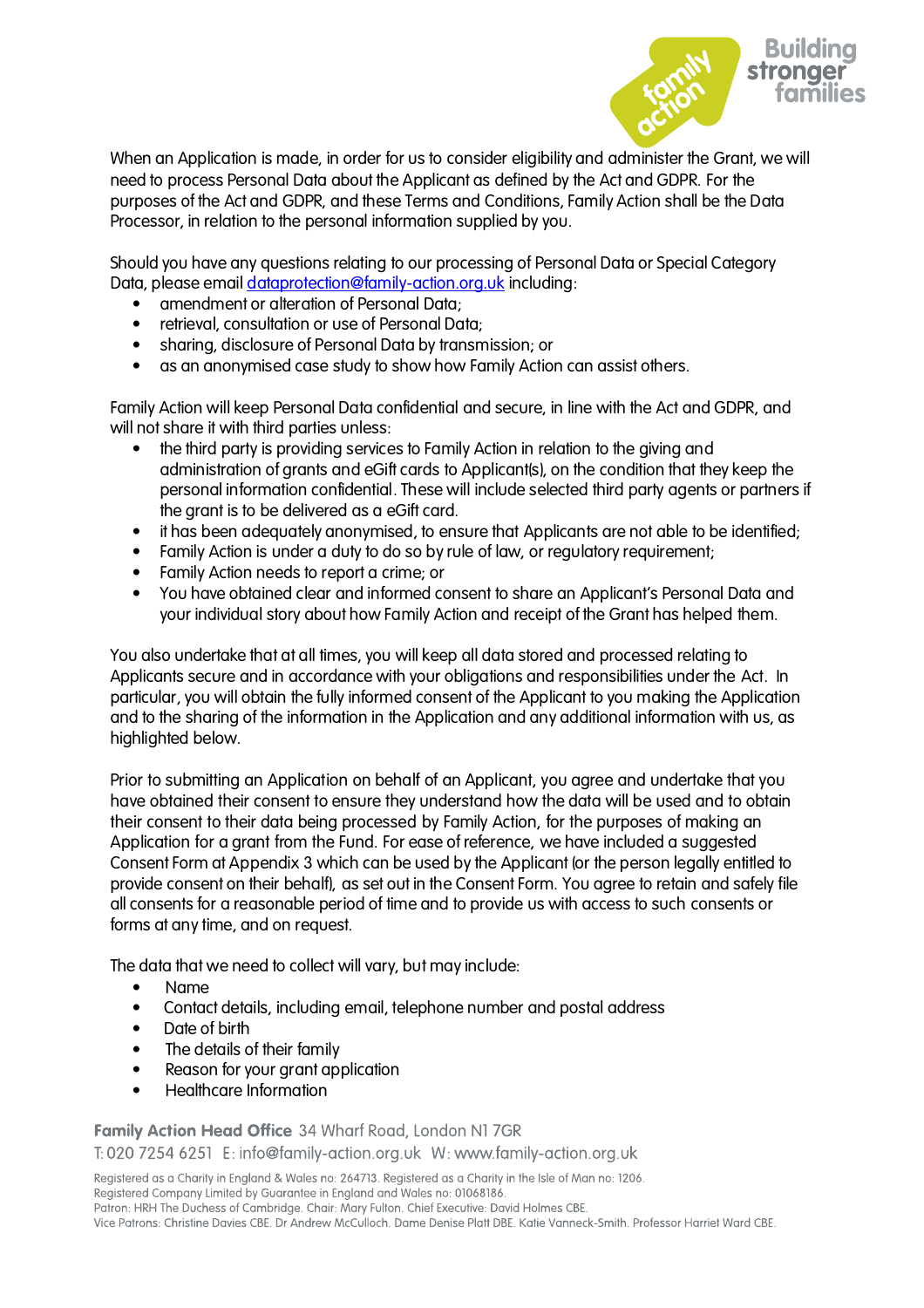

- Bank Account details
- Employment information/occupation
- Social Care History
- Ethnicity information
- Disability information
- Details needed to improve their experience such as dietary requirements or accessibility needs

# Who Will Have Access to Information About our Applicants?

Applicant information will only be accessed by people who need to do so as part of their role. This could include:

- Staff and managers administering our Grants; and
- Some Personal Data, such as name, email and/or postal address, may need to be passed to selected third party partners depending on how the grant is delivered. For example, if the grant is to be delivered as a eGift card both name and email address will need to be passed on to the relevant agent or store. These may include, but are not limited to, Family Fund Business Services, Blackhawk Network, Argos, Tesco, Asda, Sainsbury's and Morrisons.

# **Definitions**

Please find below definitions of some of the terms above for your information and assistance.

# Processing

In the Act "processing" means obtaining, recording, or holding the information or data or carrying out any operation or set of operations on the information or data. Including:

# Personal Data

Means:

- any data from which the identity of a living individual can be determined, either by itself or with other data processed by the data controller;
- any information such as name and address, email address, telephone number and general contact details. Personal Data includes images on film (e.g. CCTV images), photographs and telephone voice recordings.

# Special Category Data

Means Personal Data consisting of information as to:

- the racial or ethnic origin of the data subject:
- the data subject's political opinion;
- the data subject's religious beliefs or other beliefs of a similar nature;
- whether the data subject is a member of a trade union (within the meaning of the Trade Union and Labour Relations (Consolidation) Act 1992);
- the data subject's physical or mental health or condition;
- the data subject's sexual life;
- the commission or alleged commission by the data subject of any offence; or

#### Family Action Head Office 34 Wharf Road, London N1 7GR

T: 020 7254 6251 E: info@family-action.org.uk W: www.family-action.org.uk

Registered as a Charity in England & Wales no: 264713. Registered as a Charity in the Isle of Man no: 1206.

Registered Company Limited by Guarantee in England and Wales no: 01068186.

Patron: HRH The Duchess of Cambridge. Chair: Mary Fulton. Chief Executive: David Holmes CBE.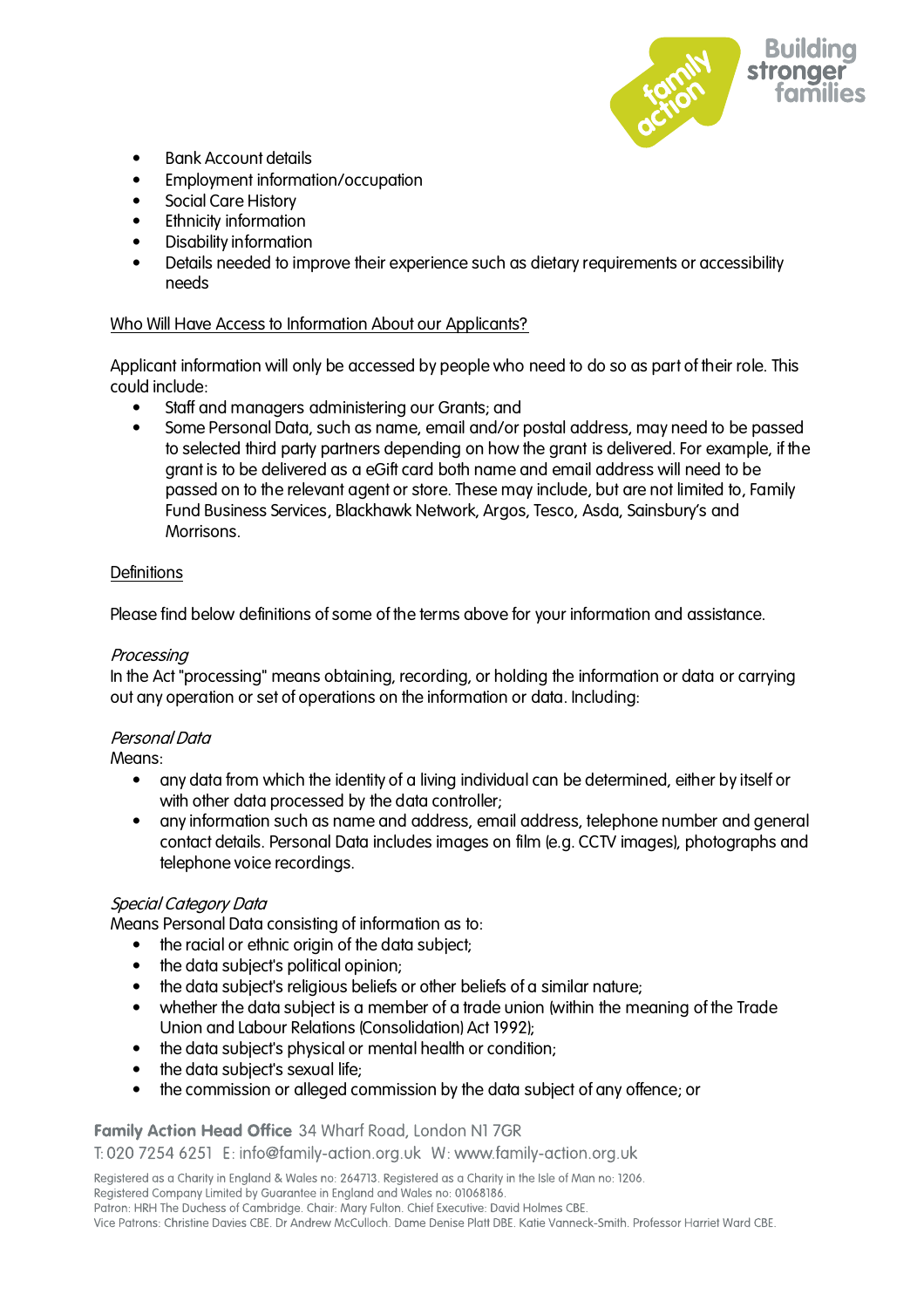

• any proceedings for any offence committed or alleged to have been committed by the data subject, the disposal of such proceedings or the sentence of any court in such proceedings.

For further information, please refer to our Privacy Notice on our website at [www.family](http://www.family-action.org.uk/privacy-notice)[action.org.uk/privacy-notice.](http://www.family-action.org.uk/privacy-notice)

In submitting an Application, you confirm that you are in agreement with and have complied with the requirements under this paragraph 3.

# 4. FEEDBACK

In order to be able to provide the generous donors, our supporters and the wider community with the assurance that donations are directly benefiting those eligible to apply to this fund, we need to be able to demonstrate the difference the awarding of our Grants has made to Applicants. We therefore ask you to use your best efforts to provide us with feedback about the impact of Grants awarded for the recipient Applicants.

Feedback may be requested through Survey Monkey or in any other format, electronic or otherwise, as determined by us from time to time. The feedback that you provide must be anonymised and not include any personal data about the Applicant.

If we consider that you have unreasonably failed to provide any feedback we have requested, we reserve the right to refuse to consider any further Applications made by you.

# 5. LIMITATION OF LIABILITY

You agree that we, our trustees, directors, employees, staff, volunteers, agents or any other representatives will not be responsible or liable in any way, for loss (whether in contract, tort or otherwise), under any circumstances for any amount or type of loss or damage (including without limitation, any direct, indirect, punitive or consequential loss or damages, or any anticipated or actual loss of profit, loss of opportunity, loss of data, costs and fines and/or any special or incidental damages of any kind) that may result to you, an Applicant or Applicants or a third party arising from or connected in any way to:

- interruption of business; or
- incorrect or incomplete details provided to us; or
- non-delivery of forms or other communications or
- events beyond our reasonable control

arising either directly or indirectly from the Grant Application process and/or our Terms and Conditions.

Notwithstanding any provision of these Terms of Conditions, we do not exclude or limit our liability for:

- death or personal injury caused by our negligence or that of any of our officers, employees or agents; or
- fraudulent misrepresentation; or
- any liability, which it is not lawful to exclude.

Family Action Head Office 34 Wharf Road, London N1 7GR

T: 020 7254 6251 E: info@family-action.org.uk W: www.family-action.org.uk

Registered as a Charity in England & Wales no: 264713. Registered as a Charity in the Isle of Man no: 1206.

Registered Company Limited by Guarantee in England and Wales no: 01068186.

Patron: HRH The Duchess of Cambridge. Chair: Mary Fulton. Chief Executive: David Holmes CBE.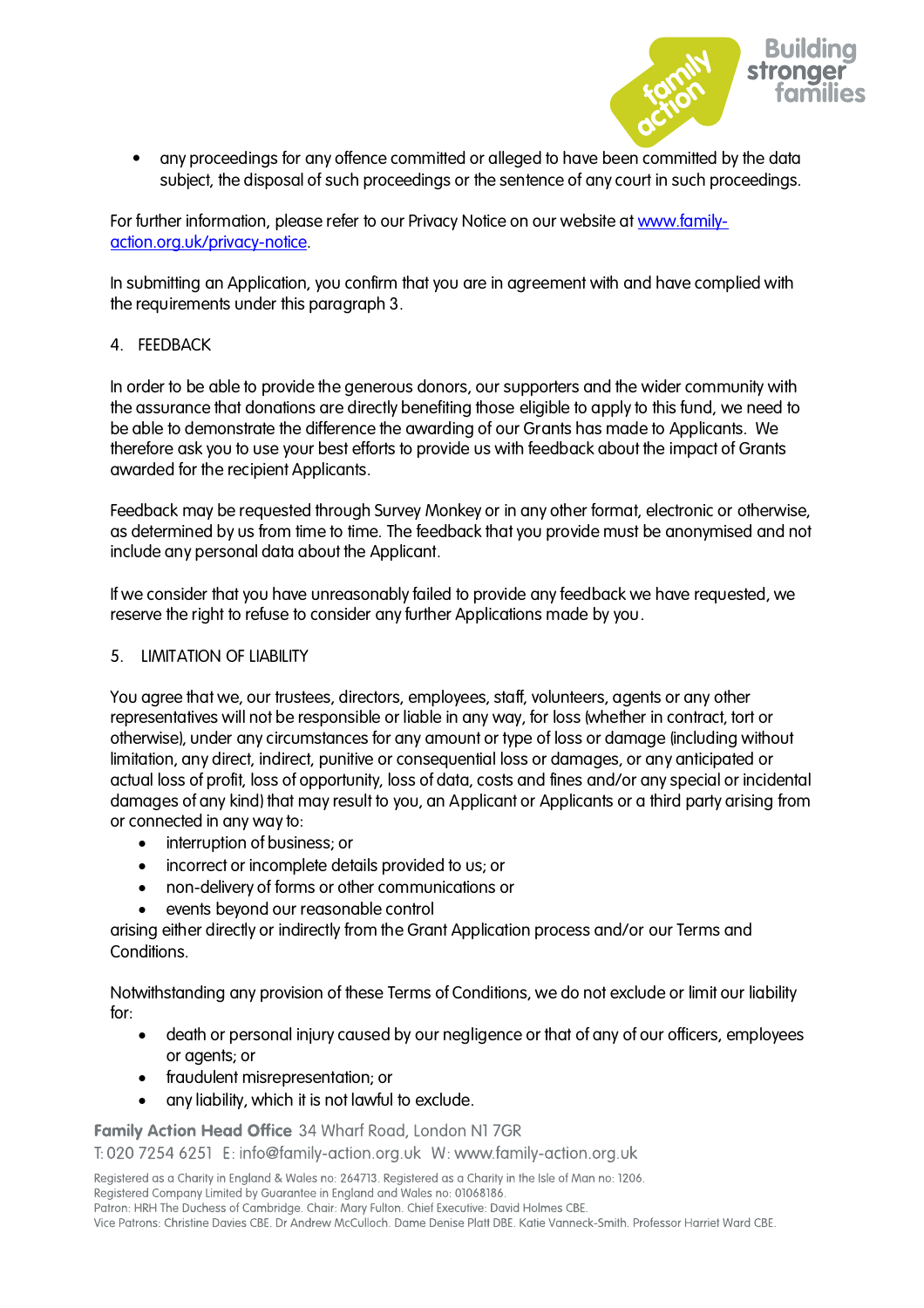

Family Action makes no assessment as to whether the receipt of a Grant could impact or affect the Applicant's rights in claiming any benefits, and that you and the Applicant will need to make their own assessment as to whether the receipt of a Grant could impact any benefits that they may be eligible for. Family Action does not accept any liability in the event that a Grant payment affects the rights or eligibility of the Applicant in claiming other benefits to which they may have been entitled.

# 6. ENFORCEMENT

If the whole or any part of any provision of these Terms and Conditions is or becomes invalid, void or unenforceable for any reason the same shall, to the extent required, be severed from these Terms and Conditions and rendered ineffective so far as is possible without modifying the remaining provisions of these Terms and Conditions, and shall in no way affect the validity or enforceability of any other provisions.

# 7. THIRD PARTY RIGHTS

These Terms and Conditions are not intended to create and shall not create any rights, entitlements, claims or benefits enforceable by any third party by virtue of the Contracts (Rights of Third Parties) Act 1999.

# 8. PARTNERSHIP/JOINT VENTURE/AGENCY

Nothing within these Terms and Conditions shall be deemed to constitute a partnership between or joint venture by the parties or constitute any party the agent of the others. No party shall hold itself out contrary to the terms of this paragraph and no party shall become liable by any representation, act or omission of the other contrary to these provisions. These Terms and Conditions are not for the benefit of any third party and shall not be deemed to give any right or remedy to any such party whether referred to within these Terms and Conditions or not.

#### 9. JURISDICTION

These Terms and Conditions are established under the laws of England and Wales and you agree to submit to the exclusive jurisdiction of the English courts as regards any claim, dispute or other matter arising under or in connection with these Terms and Conditions.

# These Terms and Conditions are correct as at 28th April 2022.

Family Action Head Office 34 Wharf Road, London N1 7GR

T: 020 7254 6251 E: info@family-action.org.uk W: www.family-action.org.uk

Registered as a Charity in England & Wales no: 264713. Registered as a Charity in the Isle of Man no: 1206. Registered Company Limited by Guarantee in England and Wales no: 01068186.

Patron: HRH The Duchess of Cambridge. Chair: Mary Fulton. Chief Executive: David Holmes CBE.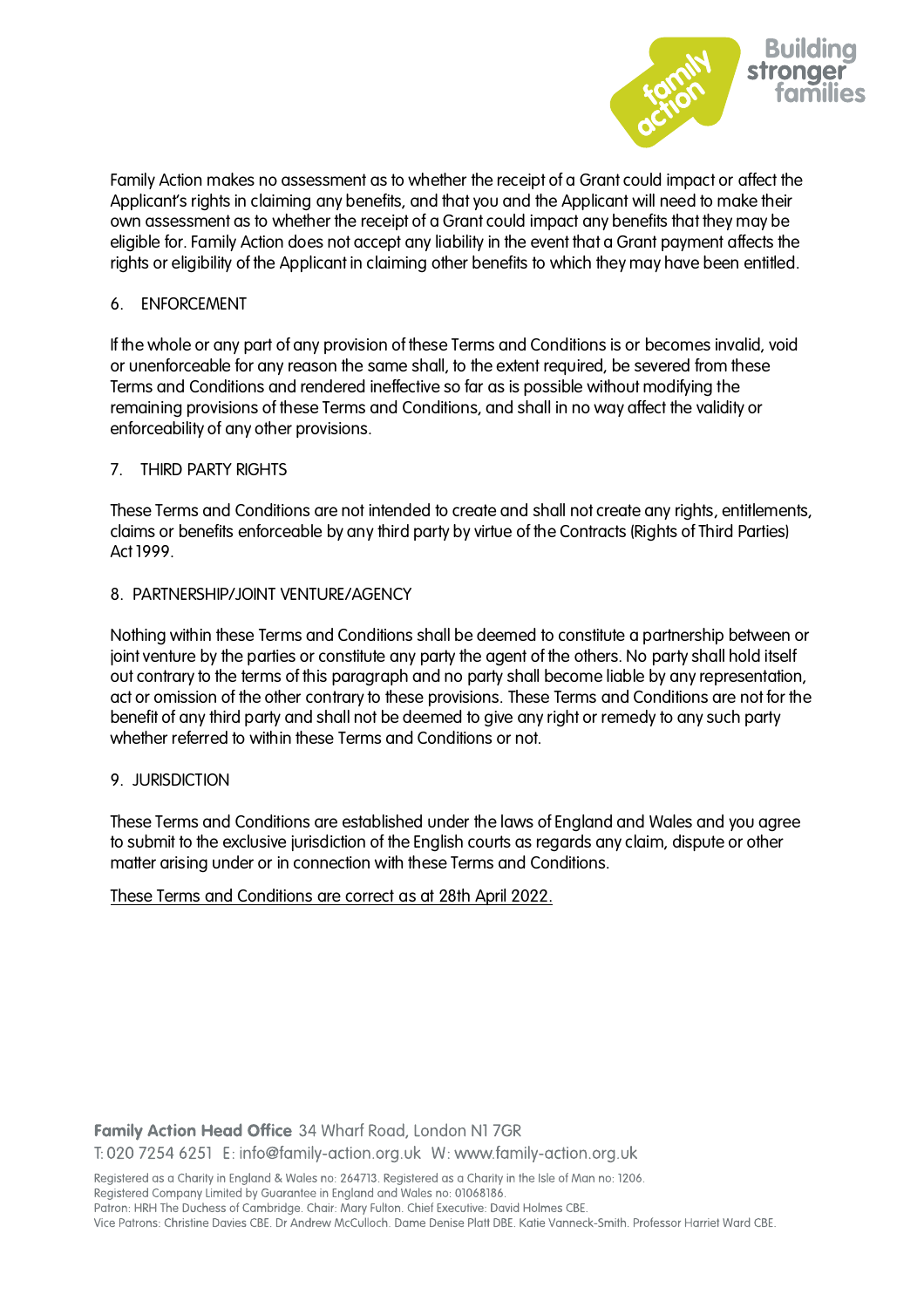

# APPENDIX 1: ELIGIBILITY CRITERIA

# What are the eligibility criteria?

Our welfare grants programme primarily provides grants for essential personal and household needs to assist families and individuals with low incomes, particularly those living on benefits. In addition funding is available for disability aids that will benefit the applicant in the home and to provide recuperative holidays for women who are resident in greater London.

In addition to living on a low income and having right of residency in the UK welfare grant applicants must fall into one or more of the following "priority areas" listed below to be eligible to apply for a grant.

# Priority Areas

Grant available nationally (including London).

- Older People: Support to promote independence; improve the quality of life and isolation for those aged 60 and over. Please note that we will require ID for the applicant that shows proof of age, this can be a passport, driving license or birth certificate.
- Disability/Sickness: Support to pay for:
	- $\circ$  disability aids that will benefit the applicant in their home. Please note, we do not fund ordinary personal and household needs under this category such as cookers or bedding unless a clear case is made that they have to be specially adapted to meet the applicants needs and we may require additional information before a grants is made to support the application. OR
	- $\circ$  items required (not preferred) by the assessment to allow discharge from hospital to home that cannot be provided by NHS or Social Care. Please note we will only consider applications received from NHS Trusts or Social Services under this category. An explanation of why they are needed and why they are not provided by NHS or Social Care needs to be provided on the application form.
- Mental Health: Support for adults (over the age of 18) with a clinical diagnosis of a mental health condition.
- Domestic Abuse: Support for families or individuals who have recently experienced domestic abuse.

Grants available for residents of Greater London only.

Holidays for Women living in Greater London: Support to provide a recuperative holiday to recover health or strength after a long illness, physical or mental. The holiday must be applied for either during the illness or within 6 months of discharge from hospital or end of treatment and the application must be supported by evidence from an NHS professional. Please note this fund is for women\* and their children of 16 years or less only. Applicants must live in the Greater London area.

\*This fund is open to those who identify as women, inclusive of trans women, and also to nonbinary people and people of other minoritised genders.

Family Action Head Office 34 Wharf Road, London N1 7GR T: 020 7254 6251 E: info@family-action.org.uk W: www.family-action.org.uk

Registered as a Charity in England & Wales no: 264713. Registered as a Charity in the Isle of Man no: 1206.

Registered Company Limited by Guarantee in England and Wales no: 01068186.

Patron: HRH The Duchess of Cambridge. Chair: Mary Fulton. Chief Executive: David Holmes CBE.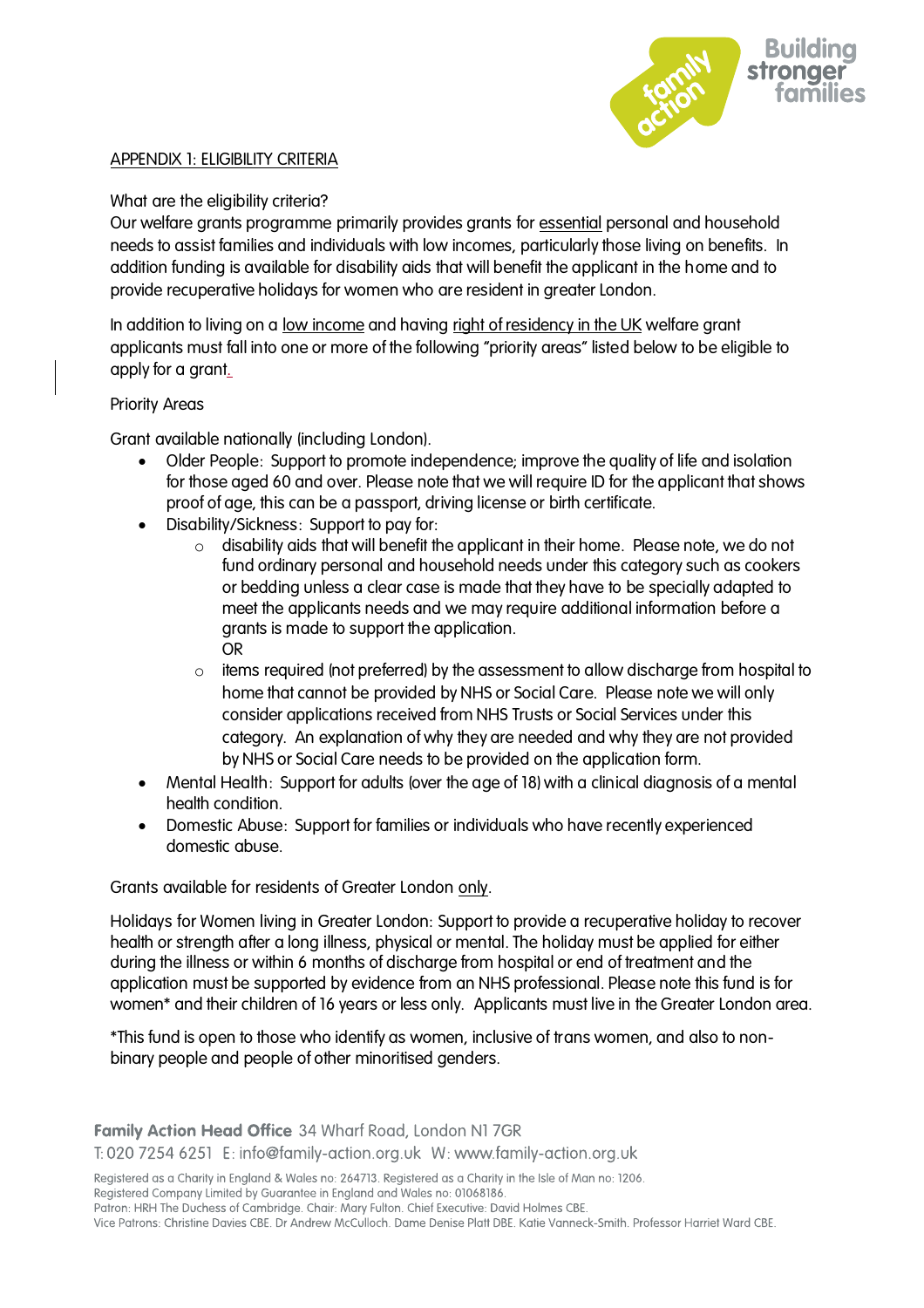

What items cannot be funded?

Items we will not fund include: day to day living expenses; council tax arrears; debts (including utility bills); fines; rent deposits, arrears or payments; moving costs; funeral expenses (including associated expenses, such as headstones); gifts (such as toys for birthdays, Christmas or other festivals); repayment of Social Fund or other loans; bankruptcy or insolvency costs; items already purchased; driving lessons; computers; televisions; citizenship applications; legal fees; passport applications; costs associated with employment or education (including school uniforms); sponsorship; general appeals; funding for projects or groups; holidays (except for women living in greater London), mobility scooters or similar mobility aids for use outside the home.

These Eligibility Criteria are correct as at 28<sup>th</sup> April 2022.

Family Action Head Office 34 Wharf Road, London N1 7GR T: 020 7254 6251 E: info@family-action.org.uk W: www.family-action.org.uk

Registered as a Charity in England & Wales no: 264713. Registered as a Charity in the Isle of Man no: 1206. Registered Company Limited by Guarantee in England and Wales no: 01068186.

Patron: HRH The Duchess of Cambridge. Chair: Mary Fulton. Chief Executive: David Holmes CBE.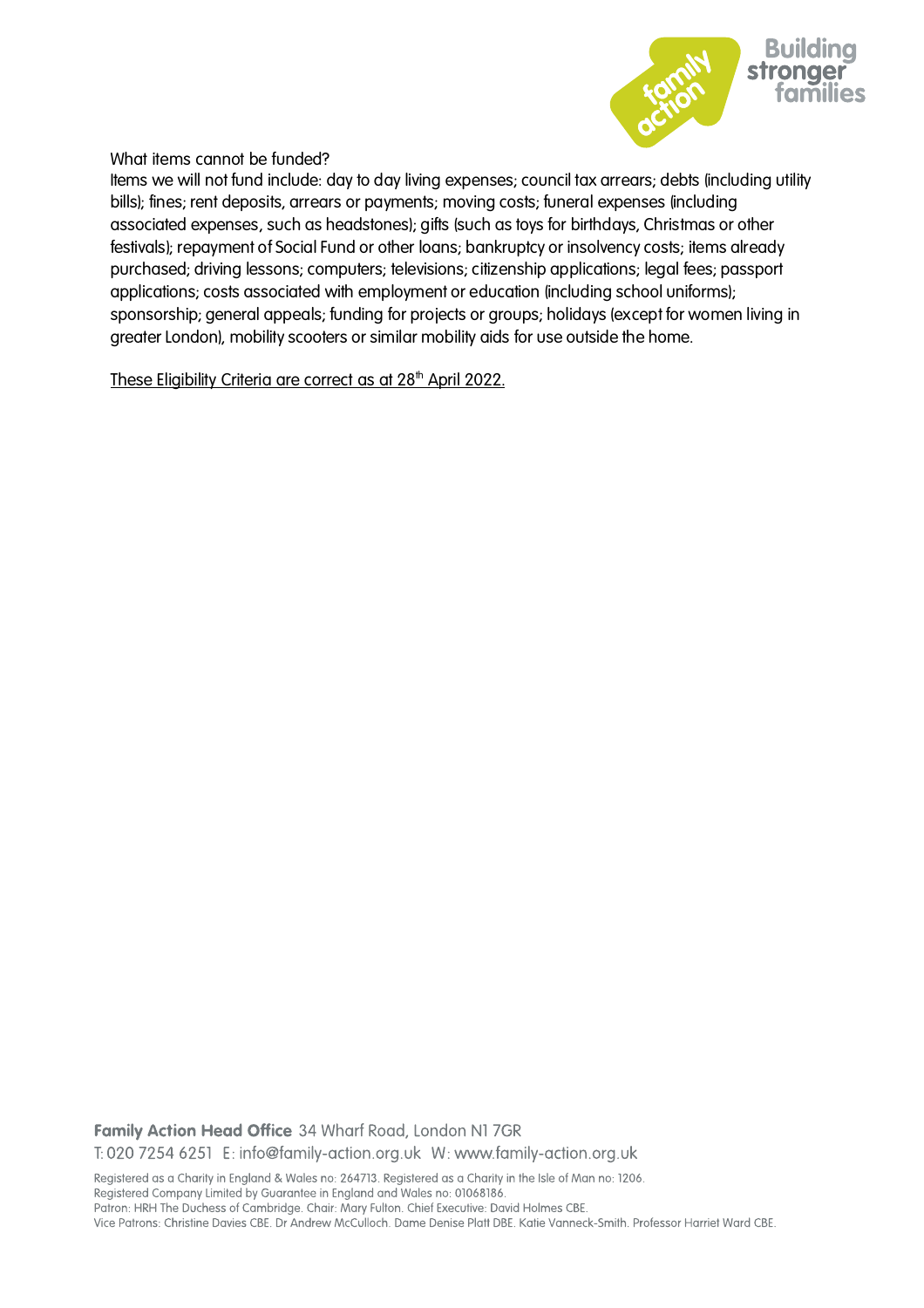

# APPENDIX 2: APPLICATION PROCESS

# Who can apply?

All applications must be made, on-line, by a suitable referring agency. Suitable referring agencies include: statutory agencies or charities that provide health or social care; housing associations; probation services and GP's.

We are only able to accept applications from referring agencies that:

- have knowledge of and are able to assess the needs of the individual or family in need
- have a bank account in its own name and are able to bank and administer grants on our behalf. Payments will only be made to the referring agency unless a prepaid Argos card is requested during the application process. If a prepaid store card is requested it will be sent directly to the beneficiary.

It is vital that the individual or families needing assistance meet the eligibility criteria of Family Action's welfare grants programme. We regret that if an application is received on behalf of someone who does not meet the eligibility criteria a grant will not be awarded.

# Who cannot apply?

We do not accept applications directly from individual members of the public.

Anyone who is not a service user of a registered Referral Organisation.

Current employees of a Referral Organisation or their family members are not permitted or eligible to make an application for a grant under this Scheme.

#### How much can I apply for?

The average grant is likely to be in the region of £200 to a maximum of £300 in most cases. Grants of up to £500 can be made under the Disability/Sickness priority area and up to £600 for women's holidays (depending on the size of the family).

If the applicant requires more than the maximum amount available from Family Action you will be asked to explain how the balance will be raised.

#### How many grants can I apply for?

We are only able to consider one application per applicant in any 12 month period. We will only consider grants for a holiday (for women living in Greater London) every 3 years.

### How do I make an application to the grants programme for the first time? Enter your email address at the login page at [https://family-action-](https://family-action-trustsearch.org.uk/apply/wel/intro.aspx)

[trustsearch.org.uk/apply/wel/intro.aspx](https://family-action-trustsearch.org.uk/apply/wel/intro.aspx). If you're eligible to register, you'll be taken to the registration process. This will check our systems and allow you to associate yourself with an existing organisation, or create a new one if required. You will then need to tell us some information about yourself, and verify that you can receive emails to the address that you specified.

Family Action Head Office 34 Wharf Road, London N1 7GR

T: 020 7254 6251 E: info@family-action.org.uk W: www.family-action.org.uk

Registered as a Charity in England & Wales no: 264713. Registered as a Charity in the Isle of Man no: 1206.

Registered Company Limited by Guarantee in England and Wales no: 01068186.

Patron: HRH The Duchess of Cambridge. Chair: Mary Fulton. Chief Executive: David Holmes CBE.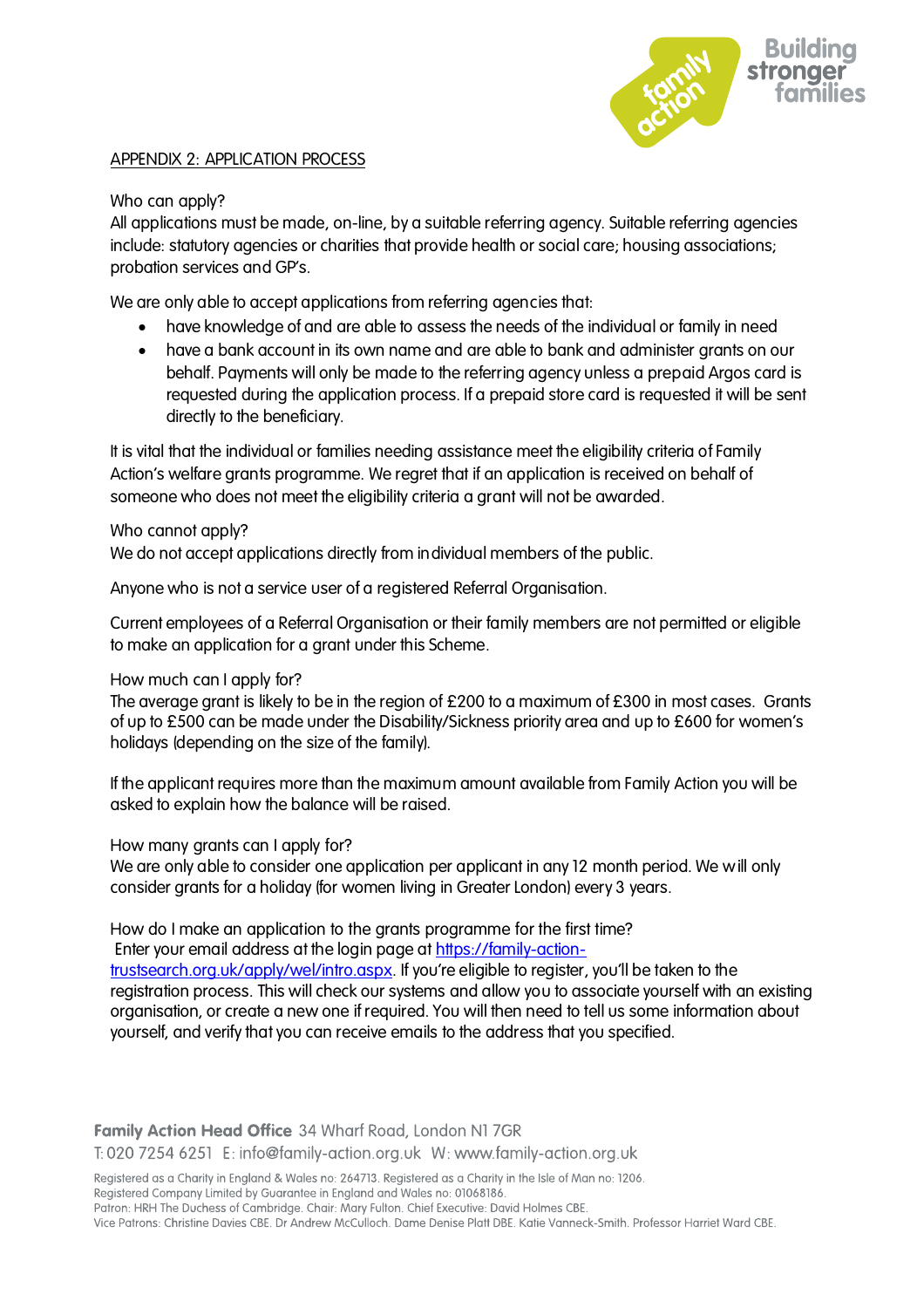

How do I return to an incomplete application or make another application? Go t[o https://family-action-trustsearch.org.uk/apply/wel/intro.aspx](https://family-action-trustsearch.org.uk/apply/wel/agentlogin.aspx) and log in with your email address and password. You will be taken to a screen where you can access incomplete applications or create a new one.

What do I do if I have problems with completing the application form, submitting the application or have questions about the grants programme?

Information on eligibility criteria and how to apply for a grant are provided on our website and kept up-to-date as and when the situation changes, e.g. when we are open and if funds are available.

Email the Grants Service at [grants.enquiry@family-action.org.uk](mailto:grants.enquiry@family-action.org.uk) detailing your problem and using screen grabs to illustrate your problem, if appropriate. The grants service will get back to you as quickly as possible. We review all emails and if our automated response does not answer your questions we will reply individually and telephone if necessary if a contact number is provided.

We are only able to offer limited telephone support so in the first instance please email your enquiry to [grants.enquiry@family-action.org.uk.](mailto:grants.enquiry@family-action.org.uk) Our telephone helpline is currently open from 14:00 to 17:00 on Tuesday, Wednesday and Thursday. Calls will not be taken outside these hours however you can always email us.

What happens after I have submitted the application form?

You will immediately receive an automated email providing you with a unique reference number for the application submitted (please quote this number in any future correspondence) and the latest date of the meeting at which the application will be considered by the grants team.

You will be informed of the outcome, by email, within 3 working days of the meeting date at which the application is considered.

If your application is successful how will the award be made?

Payment of grants to successful applicants will either be made by BACS to the referring organisation or by an Argos eGift card which will be sent directly to the beneficiary by Argos. If the payment is to be made by Argos eGift card Family Action will email the beneficiary direct with the pin code with which they can activate their eGift card so a personal email address of the beneficiary must be provided on the application form. eGift cards cannot be sent to the referring organisations email address.

The eGift card may be used at any Argos store, or online at [www.argos.co.uk](http://www.argos.co.uk/)

Payments options for Family Action service users are detailed on the application form.

The referring agency will make the choice as to which payment method is preferred on the application form.

Family Action Head Office 34 Wharf Road, London N1 7GR T: 020 7254 6251 E: info@family-action.org.uk W: www.family-action.org.uk

Registered as a Charity in England & Wales no: 264713. Registered as a Charity in the Isle of Man no: 1206. Registered Company Limited by Guarantee in England and Wales no: 01068186.

Patron: HRH The Duchess of Cambridge. Chair: Mary Fulton. Chief Executive: David Holmes CBE.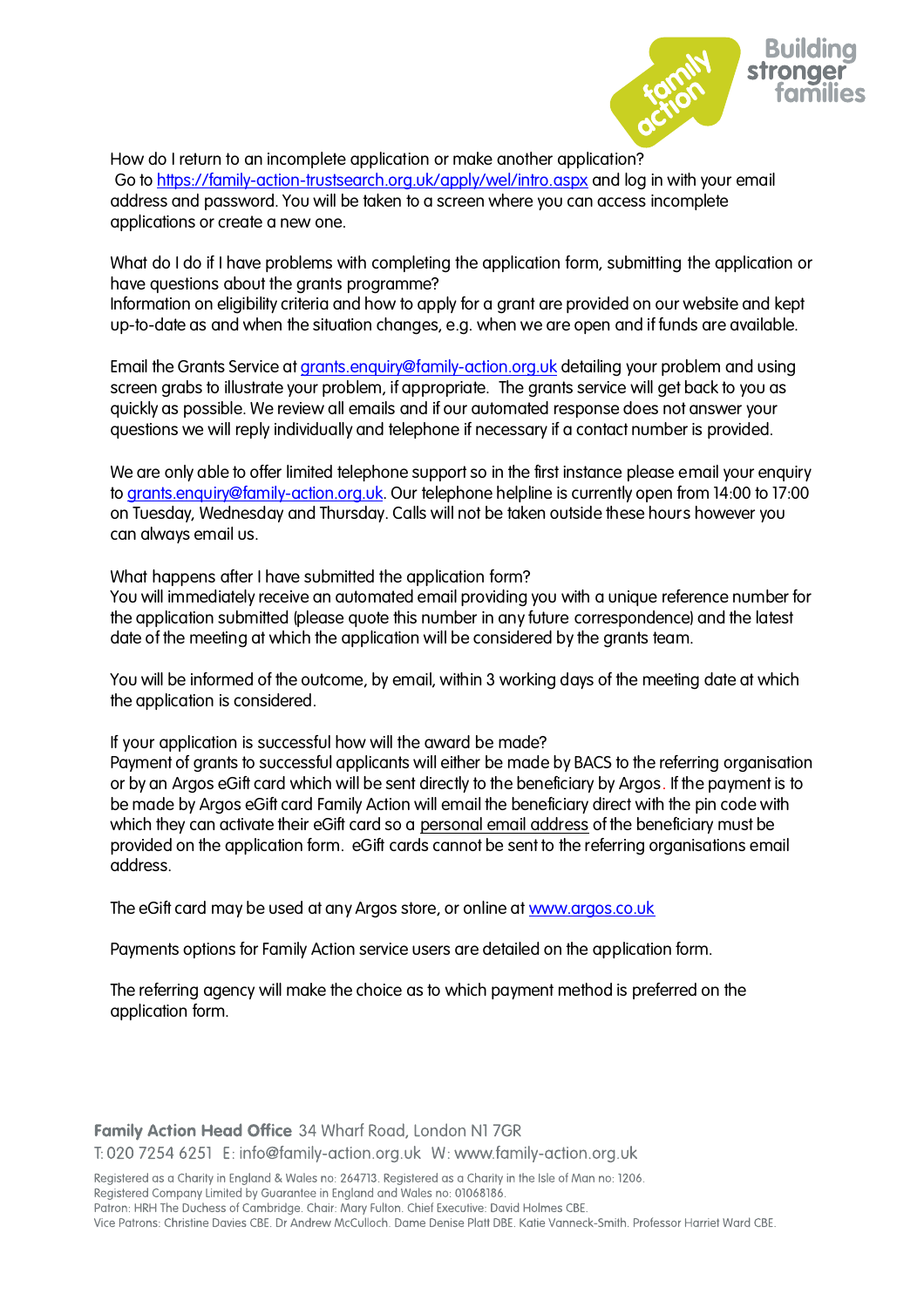

If an application is unsuccessful how can I ask for the decision to be reviewed? The majority of unsuccessful applications are because the applicant does not meet our eligibility criteria so it is very important to check these before taking the time to submit an application. The other key reason is because funds are not available – we have allocated all the funds.

Eligibility criteria are published on the website where we also publish updates on funds available at any given time so it is important that you read ALL information available on the website before submitting your application.

If your grant application is unsuccessful and you would like us to review our decision we are happy to do so on receipt of an email detailing the reasons why you feel a review is required. In your email please provide the unique reference number of the application in the subject line of the email and send it to [grants.enquiry@family-action.org.uk](mailto:grants.enquiry@family-action.org.uk) We will respond to each review request individually as soon as we can which will usually be with 7 working days.

Please note we will only enter into correspondence with the referring agency that submitted the application.

Enquiries and contact details:

Email: [grants.enquiry@family-action.org.uk](mailto:grants.enquiry@family-action.org.uk)

Telephone: 07816408119 on Tuesday, Wednesday or Thursday between 2pm and 5pm. Calls will not be taken outside these hours however you can always email us.

Post: With regret we are unable to acknowledge or respond to postal enquiries unless a stamped, addressed envelope is provided.

NOTE: The grants service is only open between 9.30am and 5.30 pm on Tuesday, Wednesday and **Thursday** 

This Application Process is correct as at 28<sup>th</sup> April 2022.

Family Action Head Office 34 Wharf Road, London N1 7GR T: 020 7254 6251 E: info@family-action.org.uk W: www.family-action.org.uk

Registered as a Charity in England & Wales no: 264713. Registered as a Charity in the Isle of Man no: 1206.

Registered Company Limited by Guarantee in England and Wales no: 01068186.

Patron: HRH The Duchess of Cambridge. Chair: Mary Fulton. Chief Executive: David Holmes CBE. Vice Patrons: Christine Davies CBE. Dr Andrew McCulloch. Dame Denise Platt DBE. Katie Vanneck-Smith. Professor Harriet Ward CBE.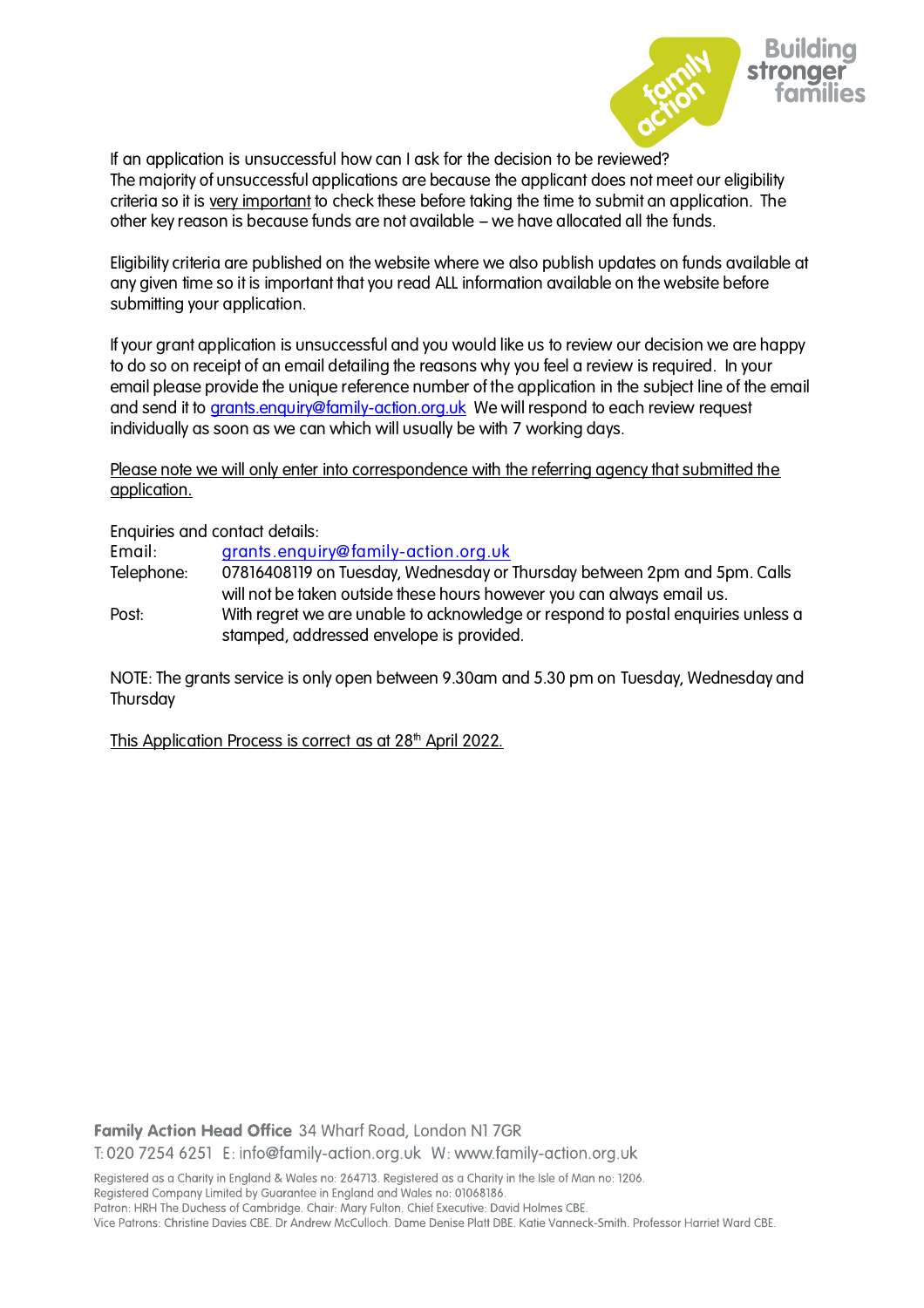

#### APPENDIX 3: SUGGESTED CONSENT FORM

### Data Protection Act: Consent Form

In order for Family Action to process, consider and administer your application for a grant, we will need to review and store the information set out in your grant application and any additional information provided to us by you or on your behalf.

As the information you provide us with might include data about you which is personal and sensitive data, to comply with our data protection responsibilities, we must tell you how we use your data and ask for your permission. By signing this form, you are providing us with permission to process your data for the purposes set out. For further information, please see overleaf.

Permission to process and store your data

Family Action will store your data on an electronic database, only accessible to appropriate members of Family Action staff. Family Action is a Data Processor for these purposes.

Your data will only be processed in order to review and administer your application and any Grant that may be awarded to you and for the administration of the Fund. If you agree to your data being processed in this way, please tick the appropriate box and sign below.

 $\Box$  Yes – I understand how my data will be used and I give my consent to Family Action recording and processing my data for the purposes set out.

 $\Box$ No – I understand the contents of this form and I do not give my consent to the Family Action recording and processing the personal and sensitive data set out.\*

\*(Unfortunately, if you do not wish to grant your consent, we will not be able to process your application and therefore cannot take your grant application any further).

| Full<br>Name: |       |
|---------------|-------|
| Signature:    | Date: |

#### Data Protection: Further Information

What is personal and sensitive data?

Personal data is data which can be used to identify you. This may include your name, date of birth, address, telephone number etc.

Family Action Head Office 34 Wharf Road, London N1 7GR

T: 020 7254 6251 E: info@family-action.org.uk W: www.family-action.org.uk

Registered as a Charity in England & Wales no: 264713. Registered as a Charity in the Isle of Man no: 1206.

Registered Company Limited by Guarantee in England and Wales no: 01068186.

Patron: HRH The Duchess of Cambridge. Chair: Mary Fulton. Chief Executive: David Holmes CBE.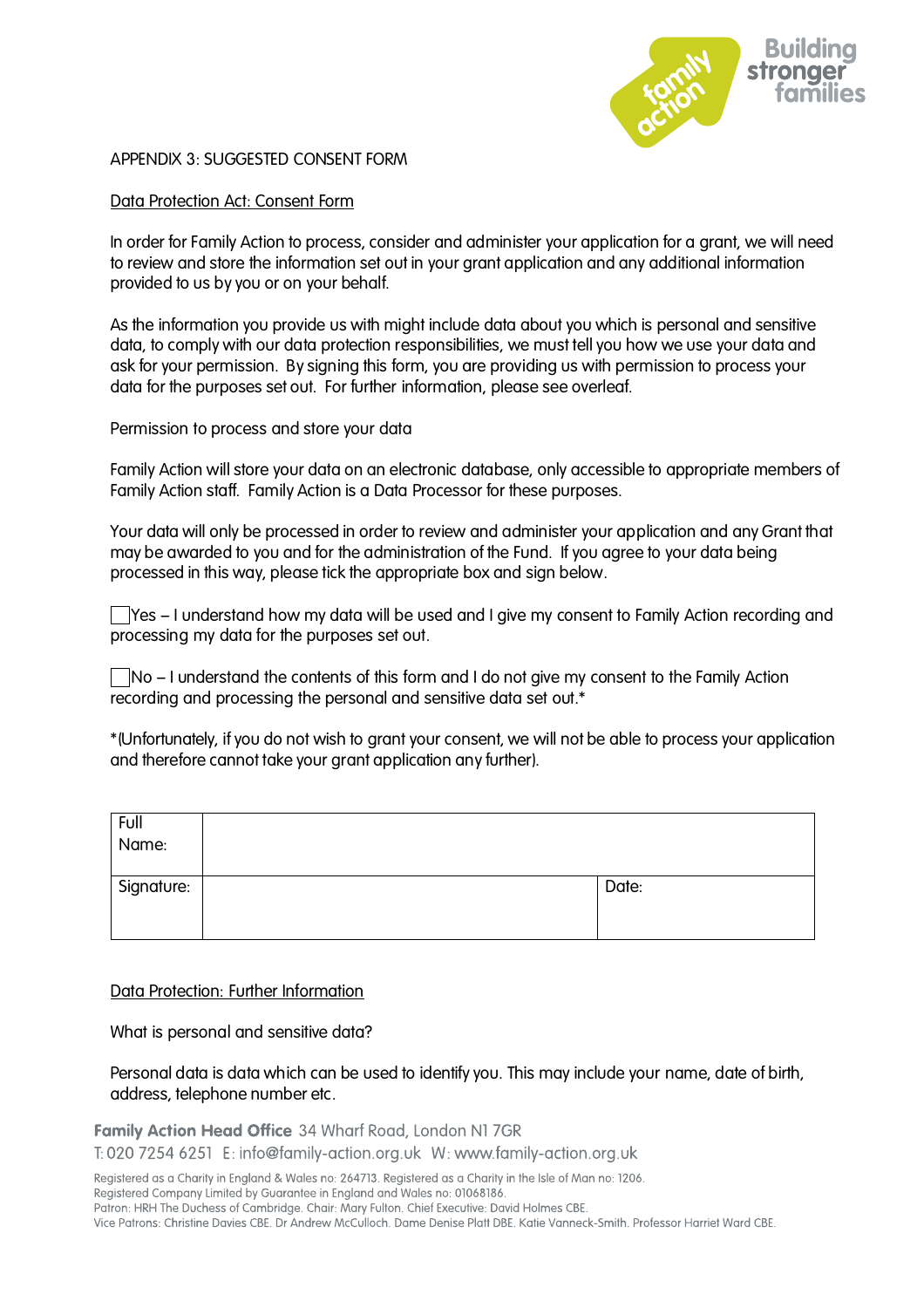

Sensitive data might include racial or ethnic origin, political opinions, religious beliefs, trade union membership, health, sexuality or sex life, offences and/or convictions.

We will only store and process the information that is provided to us by you or on your behalf in your application for a grant. We will not search for additional information about you, beyond what is provided to us.

Where will you store my data?

Your application form and any personal and sensitive data contained within it will be stored in a secure electronic database accessed by appropriate members of Family Action staff.

How will my data be stored and used?

Your data will only be used in a way that enables us to consider, review and administer your application and any grant that is made to you as a result. That could include reviewing, storing, organising and, when appropriate, securely disposing of the data we hold about you.

Can I withhold my consent?

We will not store, record or process your data unless you provide your consent. Unfortunately, however, as we need to review your data in order to consider your application, we will not be able to consider your application for a grant unless you provide your consent.

We will not share your information with anyone else without your consent, unless required to do so by law.

Complaints handling procedure

Family Action has a complaints handling procedure. Full details of the complaints procedure are available on request.

Use of anonymised data for reporting purposes

In order to be able to provide the generous donors to the Fund, our Supporters and the wider community with the assurance that donations are directly benefiting those eligible to apply to this fund , we need to be able to demonstrate the difference the awarding of our Grants has made to Applicants to the Grant Fund.

If your grant application is successful, we may therefore ask your referral agency (the organisation or person helping you apply for the Grant) or your Family Action service for feedback about the difference the grant has made to you. We only ask the referring agencies and services to provide feedback on an anonymised basis – so we do not know who feedback relates to and there will not be anything in the information provided by your referring agency or service which will make you identifiable. The feedback will not contain any "personal data" from which you could be identified.

Family Action Head Office 34 Wharf Road, London N1 7GR T: 020 7254 6251 E: info@family-action.org.uk W: www.family-action.org.uk

Registered as a Charity in England & Wales no: 264713. Registered as a Charity in the Isle of Man no: 1206.

Registered Company Limited by Guarantee in England and Wales no: 01068186.

Patron: HRH The Duchess of Cambridge. Chair: Mary Fulton. Chief Executive: David Holmes CBE.